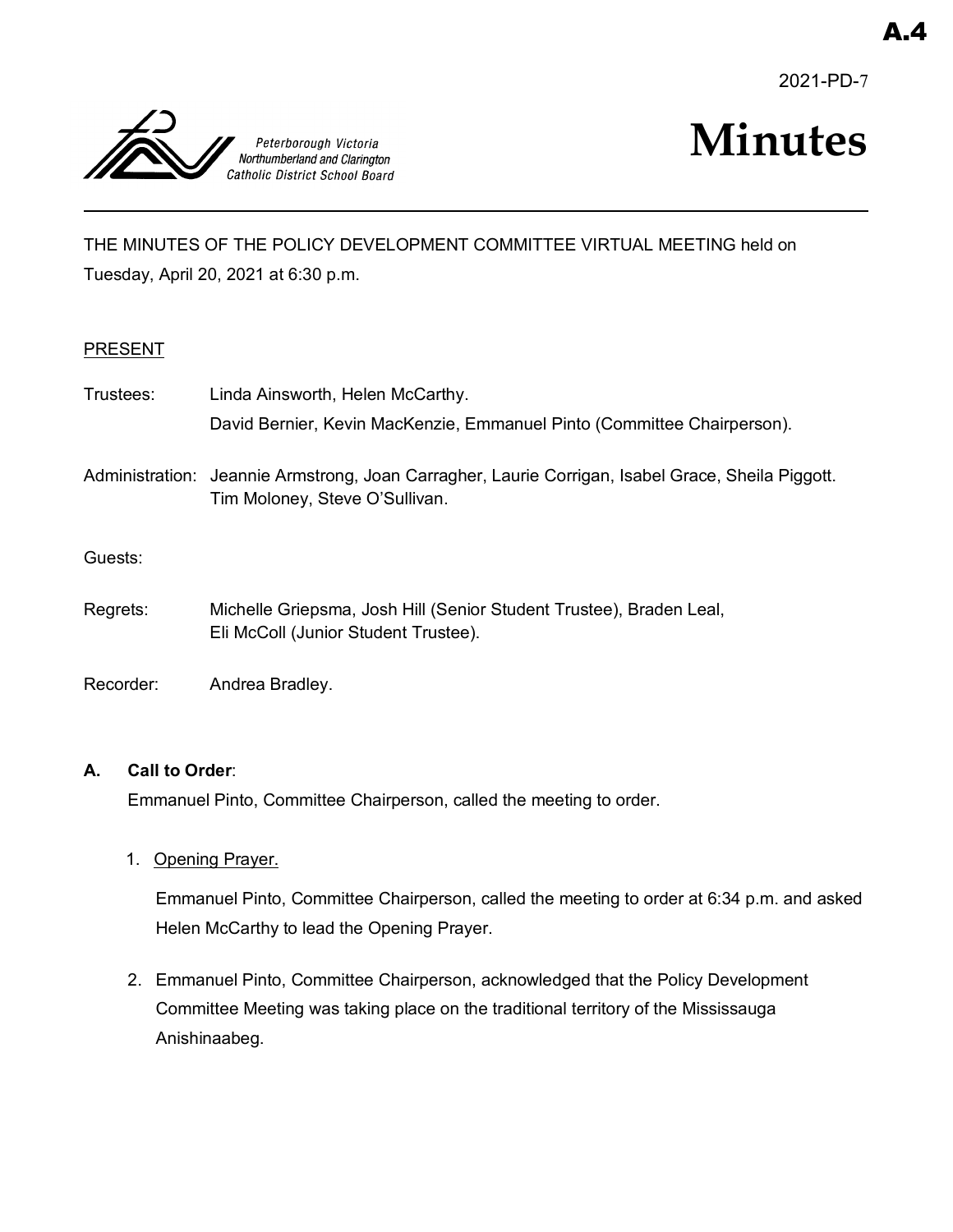- 3. Approval of the Agenda.
	- **MOTION:** Moved by Linda Ainsworth, seconded by David Bernier, that the Policy Development Committee Agenda be accepted. Carried

4. Declarations of Conflicts of Interest.

There were no conflicts of interest.

## 5. Approval of the Draft Minutes of the Policy Development Committee Meeting held on February 2, 2021.

- **MOTION:** Moved by David Bernier, seconded by Linda Ainsworth, that the Minutes of the Policy Development Committee Meeting held on February 2, 2021, be approved. Carried.
- 6. Business Arising from the Minutes.

There was no business arising from the Minutes.

## **B. Recommended Actions/Presentations:**

1. Draft Revised Directional Policy #400

## *Recruitment, Talent Development, Leadership, and Succession Planning*

Steve O'Sullivan, Superintendent of Learning / Leadership and Human Resource Services, made a PowerPoint presentation to the Policy Development Committee and answered questions from Trustees. Steve informed the committee that only minor changes had been made to Directional Policy #400, many of them being grammatical.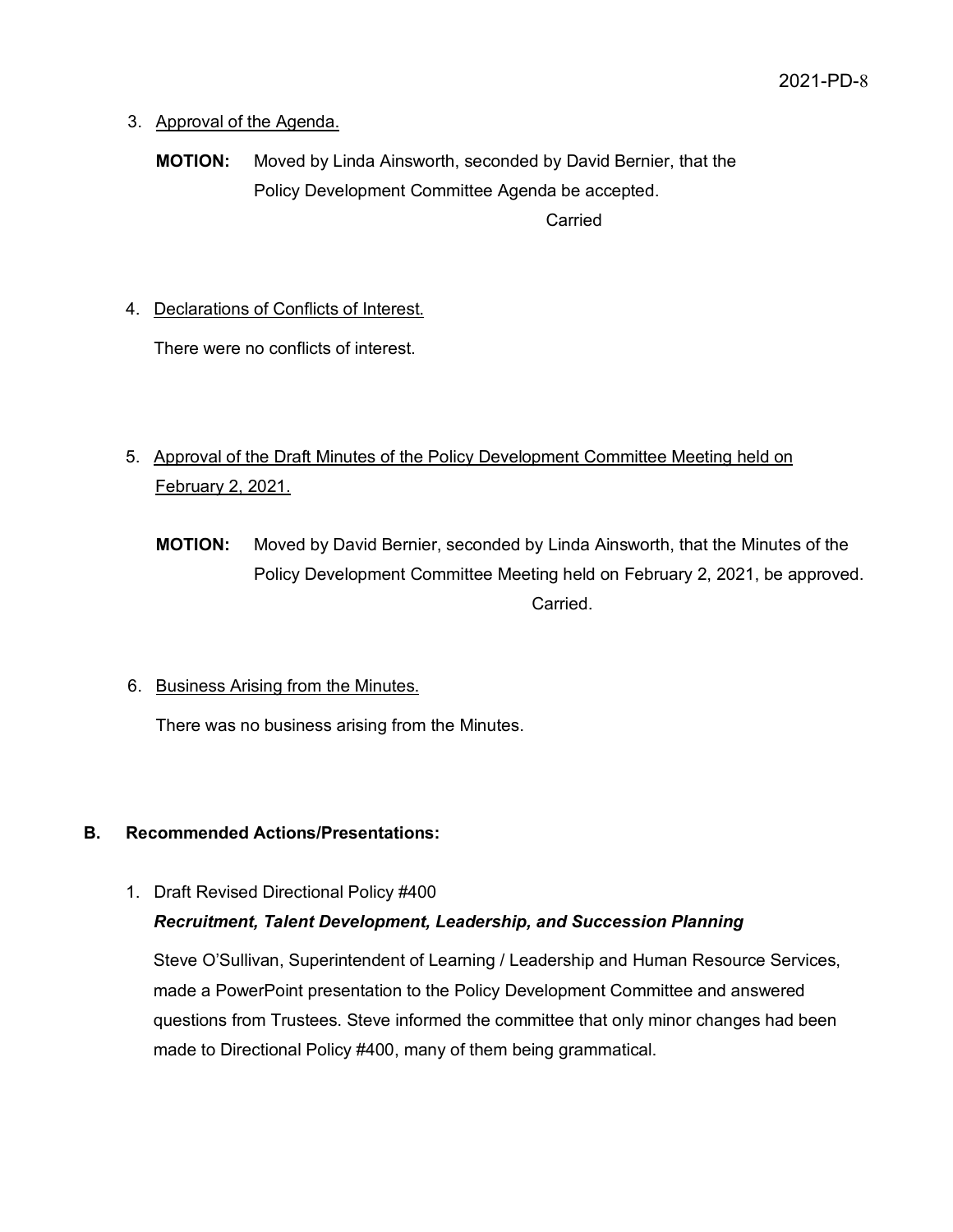**MOTION:** Moved by Helen McCarthy, seconded by Linda Ainsworth that the Policy Development Committee recommend to the Board that Directional Policy – *#400 – Recruitment, Talent Development, Leadership and Succession Planning,*  be deleted and the revised, newly formatted, Directional Policy – *#400 – Recruitment, Talent Development, Leadership and Succession Planning,* be received and posted as amended.

Carried

## 2. Draft Revised Administrative Procedure #401 *Recruitment and Promotion*

Steve O'Sullivan, Superintendent of Learning / Leadership and Human Resource Services, presented the draft revised Administrative Procedure – *#401 – Recruitment and Promotion* to the Policy Development Committee and answered questions from Trustees. The revised administrative procedure represents non-teaching staff only.

**MOTION:** Moved by David Bernier, seconded by Helen McCarthy that the Policy Development Committee recommend to the Board that Administrative Procedure – *#401 – Recruitment and Promotion,* be deleted and the revised, newly formatted, Administrative Procedure – *#401 – Recruitment and Promotion,* be received and posted as amended under Directional Policy – *#400 – Recruitment, Talent Development, Leadership, and Succession Planning*. **Carried** 

3. Draft Administrative Procedure – New #403, Old #503 *Criminal Record Checks / Police Reference Checks for Employment Candidates*

Steve O'Sullivan, Superintendent of Learning / Leadership and Human Resource Services, presented the draft Administrative Procedure – *#403 – Criminal Record Checks / Police Reference Checks for Employment Candidates* to the Policy Development Committee and answered questions from Trustees. Criminal Record Checks and Police Reference Checks are now done electronically.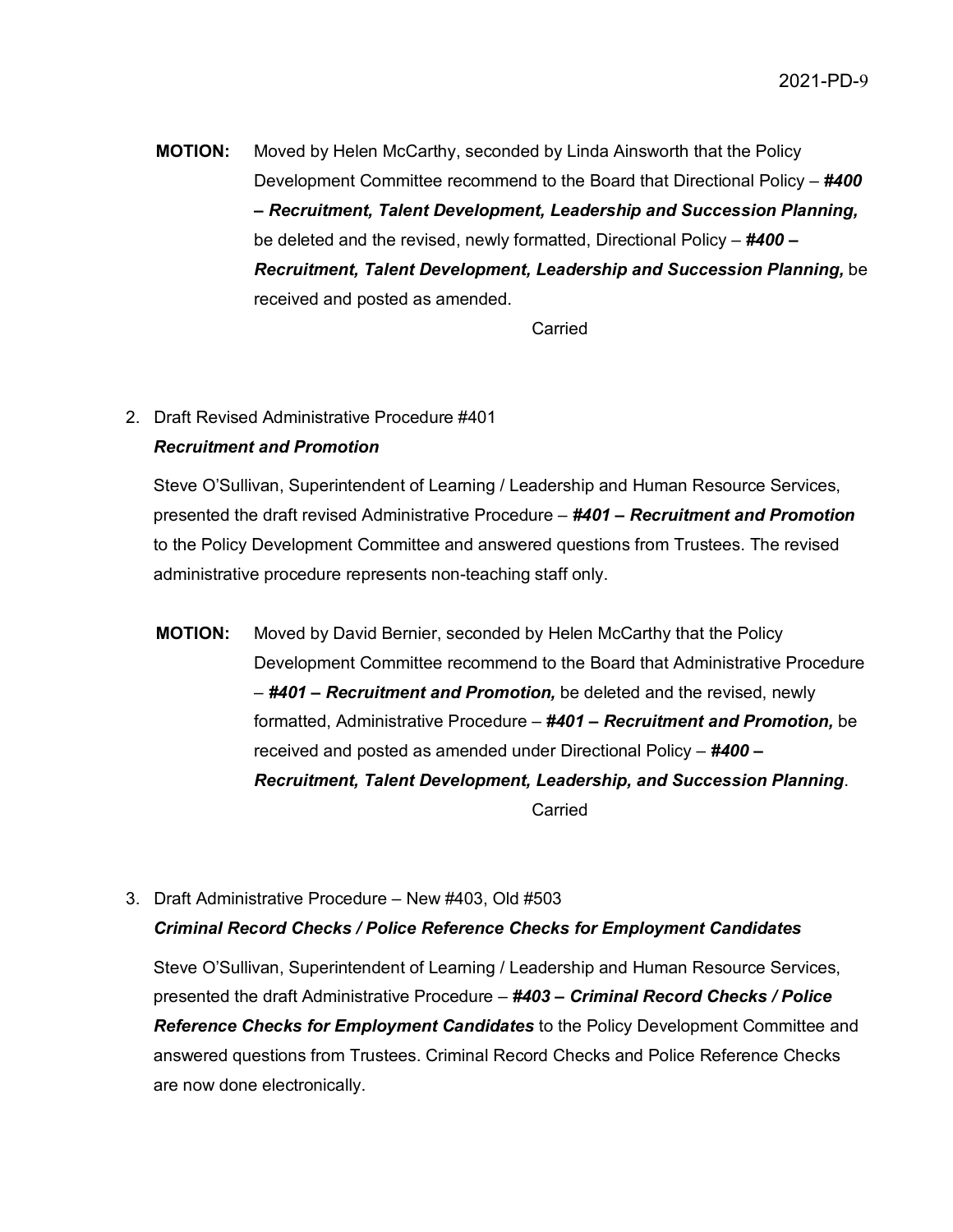**MOTION:** Moved by Linda Ainsworth, seconded by David Bernier that the Policy Development Committee recommend to the Board that Board Policy and Administrative Procedure – *#503 – Criminal Record Checks / Police Reference Checks for Employment Candidates,* be deleted and the revised, newly formatted, Administrative Procedure – *#403 – Criminal Record Checks / Police Reference Checks for Employment Candidates,* be received and posted as amended under Directional Policy – *#400 – Recruitment, Talent Development, Leadership, and Succession Planning.*

Carried

## 4. Draft Administrative Procedure – New #702 *Religious Accommodation*

Jeannie Armstrong, Superintendent of Learning / I/S Program / Faith and Equity, presented new draft Administrative Procedure – *#702 – Religious Accommodation* to the Policy Development Committee and answered questions from Trustees. The new administrative procedure replaces Appendix A of old Administrative Procedure #706.

**MOTION:** Moved by Helen McCarthy, seconded by Linda Ainsworth that the Policy Development Committee recommend to the Board that new Administrative Procedure – *#702 – Religious Accommodation,* be received and posted under Directional Policy – *#700 – Equity and Inclusive Education*.

**Carried** 

5. Draft Administrative Procedure – New #607, Old #201 *Fundraising in Schools*

Isabel Grace, Superintendent of Business and Finance, presented draft Administrative Procedure – *#607 – Fundraising in Schools* to the Policy Development Committee and answered questions from Trustees. Isabel pointed out three subtle changes that have been made in the new administrative procedure.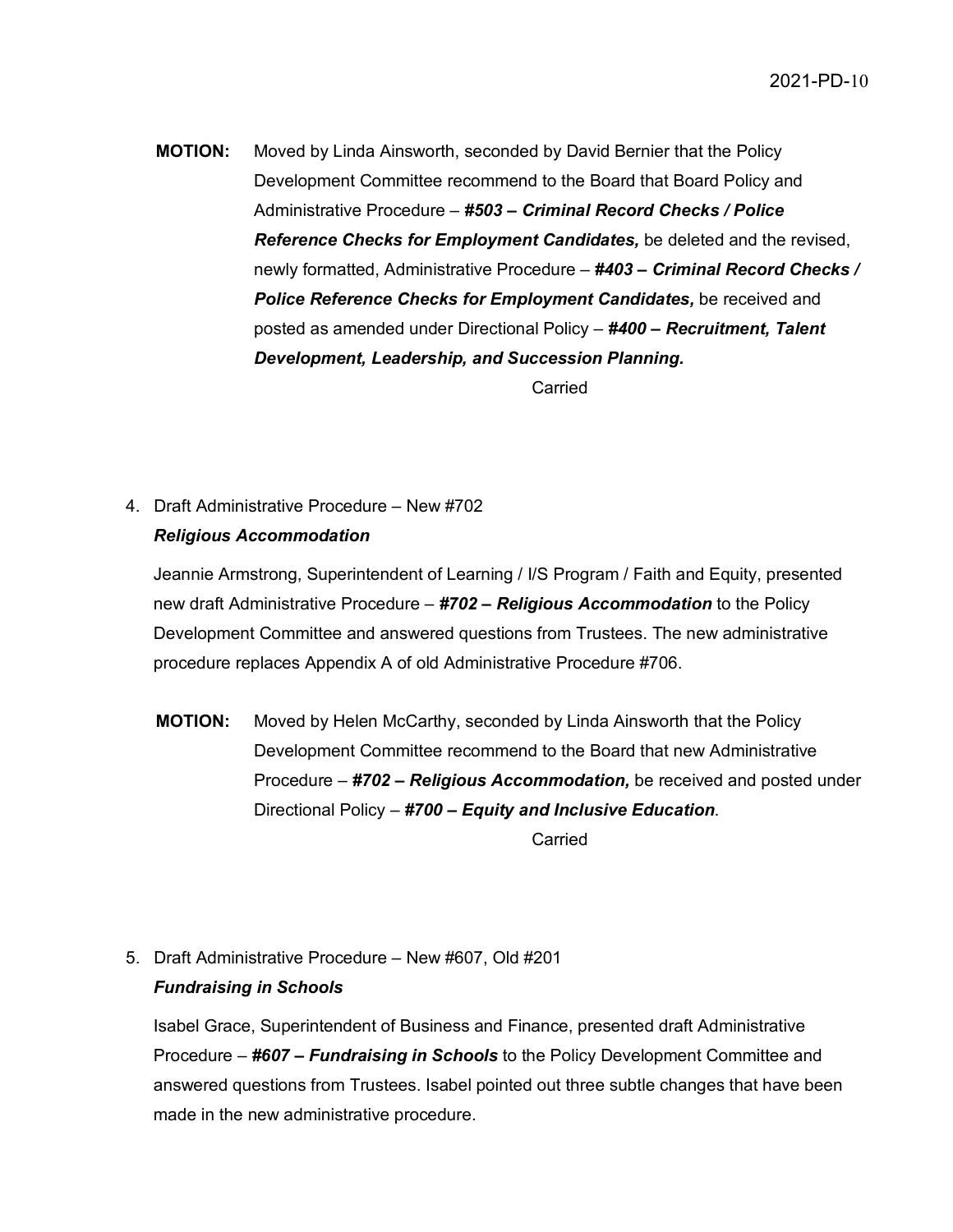**MOTION:** Moved by Kevin MacKenzie, seconded by Linda Ainsworth that the Policy Development Committee recommend to the Board that Board Policy and Administrative Procedure – *#201 – Fundraising in Schools,* be deleted and the revised, newly formatted, Administrative Procedure – *#607 – Fundraising in Schools,* be received and posted as amended under Directional Policy – *#600 – Stewardship of Resources*.

Carried

6. Draft Administrative Procedure – New #818, Old #705 *Accessibility and Barrier Free Learning and Work Environment: Employment*

Laurie Corrigian, Superintendent of Learning / Special Education Services, presented new draft Administrative Procedure – *#818 – Accessibility and Barrier Free Learning and Work Environment: Employment* to the Policy Development Committee and answered questions from Trustees. Laurie made a PowerPoint presentation making references to Administrative Procedures #818, #819, #820, #821, and #822.

- **MOTION:** Moved by Linda Ainsworth, seconded by David Bernier that the Policy Development Committee recommend to the Board that Administrative Procedure – *#705 – Accessibility and Barrier Free Learning and Work Environments,*  be deleted and new Administrative Procedure – *#818 – Accessibility and Barrier Free Learning and Work Environment: Employment,* be received and posted under Directional Policy – *#800 – Healthy Schools and Workplaces*. Carried.
- 7. Draft Administrative Procedure New #819, Old #705 *Accessibility and Barrier Free Learning and Work Environment: Information and Communication*

Laurie Corrigian, Superintendent of Learning / Special Education Services, presented new draft Administrative Procedure – *#819 – Accessibility and Barrier Free Learning and Work Environment: Information and Communication* to the Policy Development Committee and answered questions from Trustees. Laurie highlighted the changes in the new administrative procedure.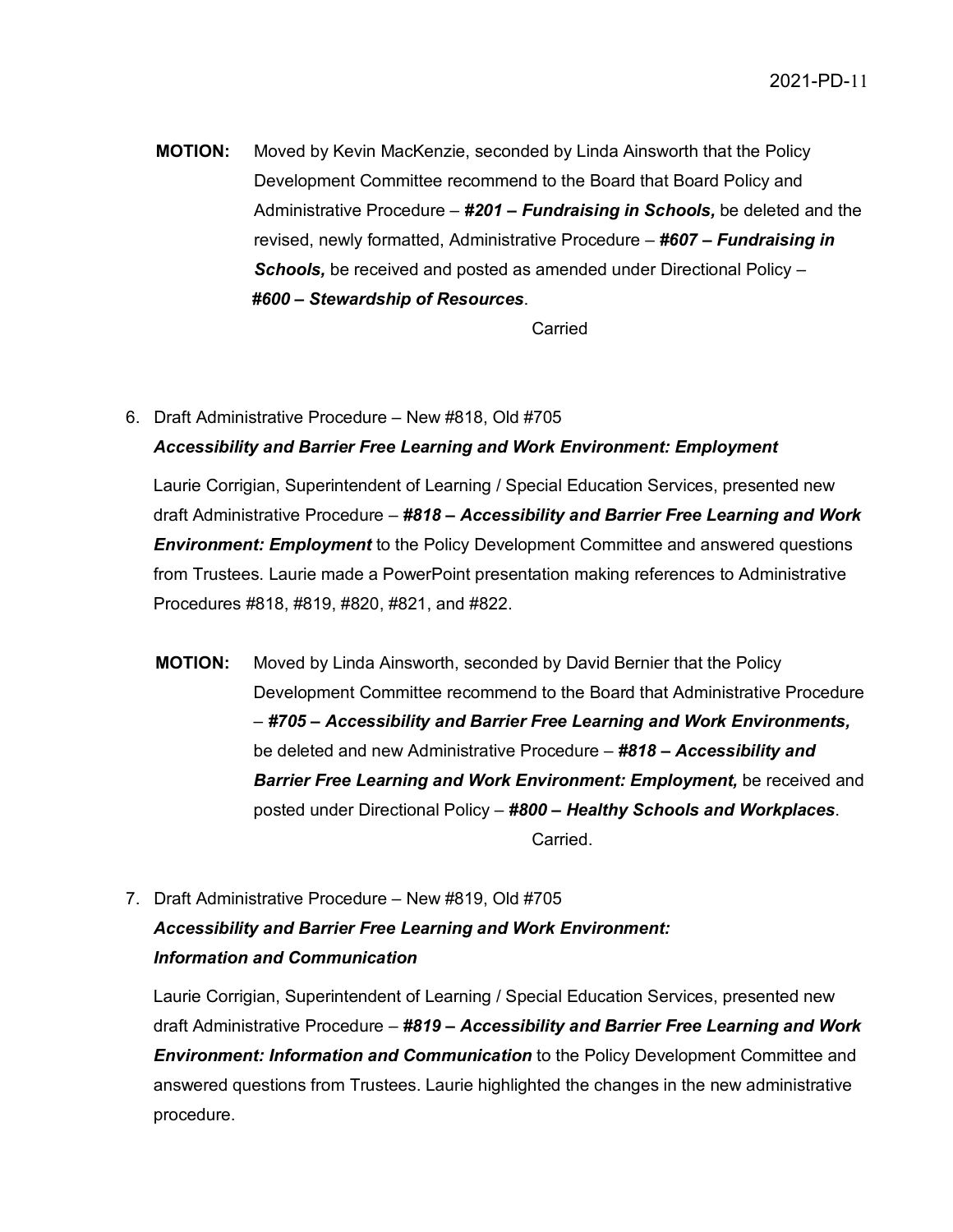**MOTION:** Moved by Kevin MacKenzie, seconded by Linda Ainsworth that the Policy Development Committee recommend to the Board that new Administrative Procedure – *#819 – Accessibility and Barrier Free Learning and Work Environment: Information and Communication,* be received and posted under Directional Policy – *#800 – Healthy Schools and Workplaces*.

Carried.

8. Draft Administrative Procedure – New #820, Old #705 *Accessibility and Barrier Free Learning and Work Environment: Transportation*

Laurie Corrigian, Superintendent of Learning / Special Education Services, presented new draft Administrative Procedure – *#820 – Accessibility and Barrier Free Learning and Work Environment: Transportation* to the Policy Development Committee and answered questions from Trustees. Laurie highlighted the changes in the new administrative procedure.

**MOTION:** Moved by Linda Ainsworth, seconded by Kevin MacKenzie that the Policy Development Committee recommend to the Board that new Administrative Procedure – *#820 – Accessibility and Barrier Free Learning and Work Environment: Transportation,* be received and posted under Directional Policy – *#800 – Healthy Schools and Workplaces*.

Carried.

9. Draft Administrative Procedure – New #821, Old #705 *Accessibility and Barrier Free Learning and Work Environment: Design of Public Spaces*

Laurie Corrigian, Superintendent of Learning / Special Education Services, presented new draft Administrative Procedure – *#821 – Accessibility and Barrier Free Learning and Work Environment: Design of Public Spaces* to the Policy Development Committee and answered questions from Trustees. Laurie and Isabel Grace, Superintendent of Business and Finance, highlighted the changes in the new administrative procedure.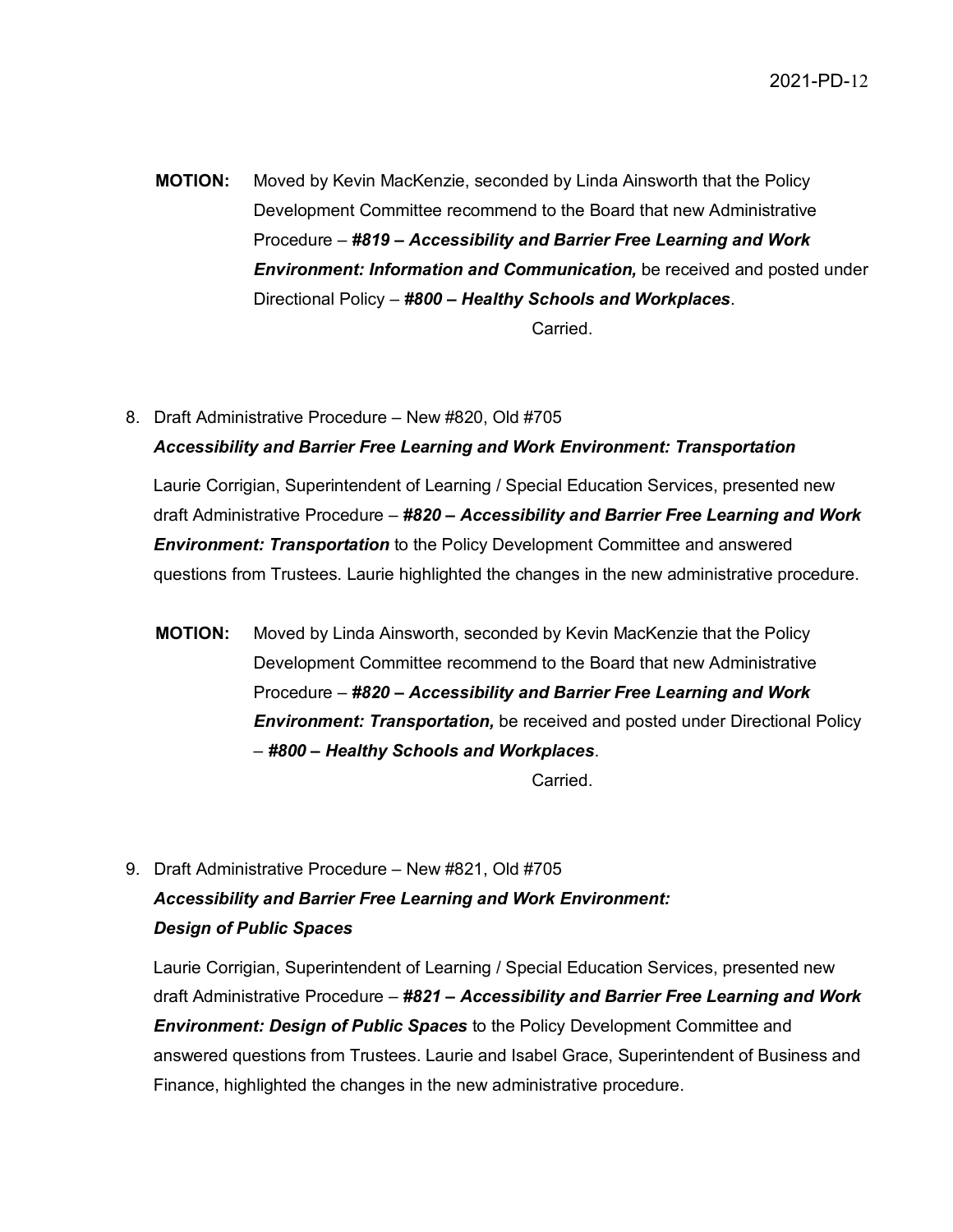2021-PD-13

- **MOTION:** Moved by David Bernier, seconded by Linda Ainsworth that the Policy Development Committee recommend to the Board that new Administrative Procedure – *#821 – Accessibility and Barrier Free Learning and Work Environment: Design of Public Spaces,* be received and posted under Directional Policy – *#800 – Healthy Schools and Workplaces*. Carried.
- 10. Draft Administrative Procedure New #822, Old #705 *Accessibility and Barrier Free Learning and Work Environment: Customer Service*

Laurie Corrigian, Superintendent of Learning / Special Education Services, presented new draft Administrative Procedure – *#822 – Accessibility and Barrier Free Learning and Work Environment: Customer Service* to the Policy Development Committee and answered questions from Trustees. Laurie highlighted the changes in the new administrative procedure.

**MOTION:** Moved by Linda Ainsworth, seconded by Helen McCarthy that the Policy Development Committee recommend to the Board that new Administrative Procedure – *#822 – Accessibility and Barrier Free Learning and Work Environment: Customer Service,* be received and posted under Directional Policy – *#800 – Healthy Schools and Workplaces*.

Carried.

#### **C. Information Items:**

There were no information items.

#### **D. Next Meeting:**

1. Wednesday, May 12, 2021 6:30 p.m. – 8:30 p.m.